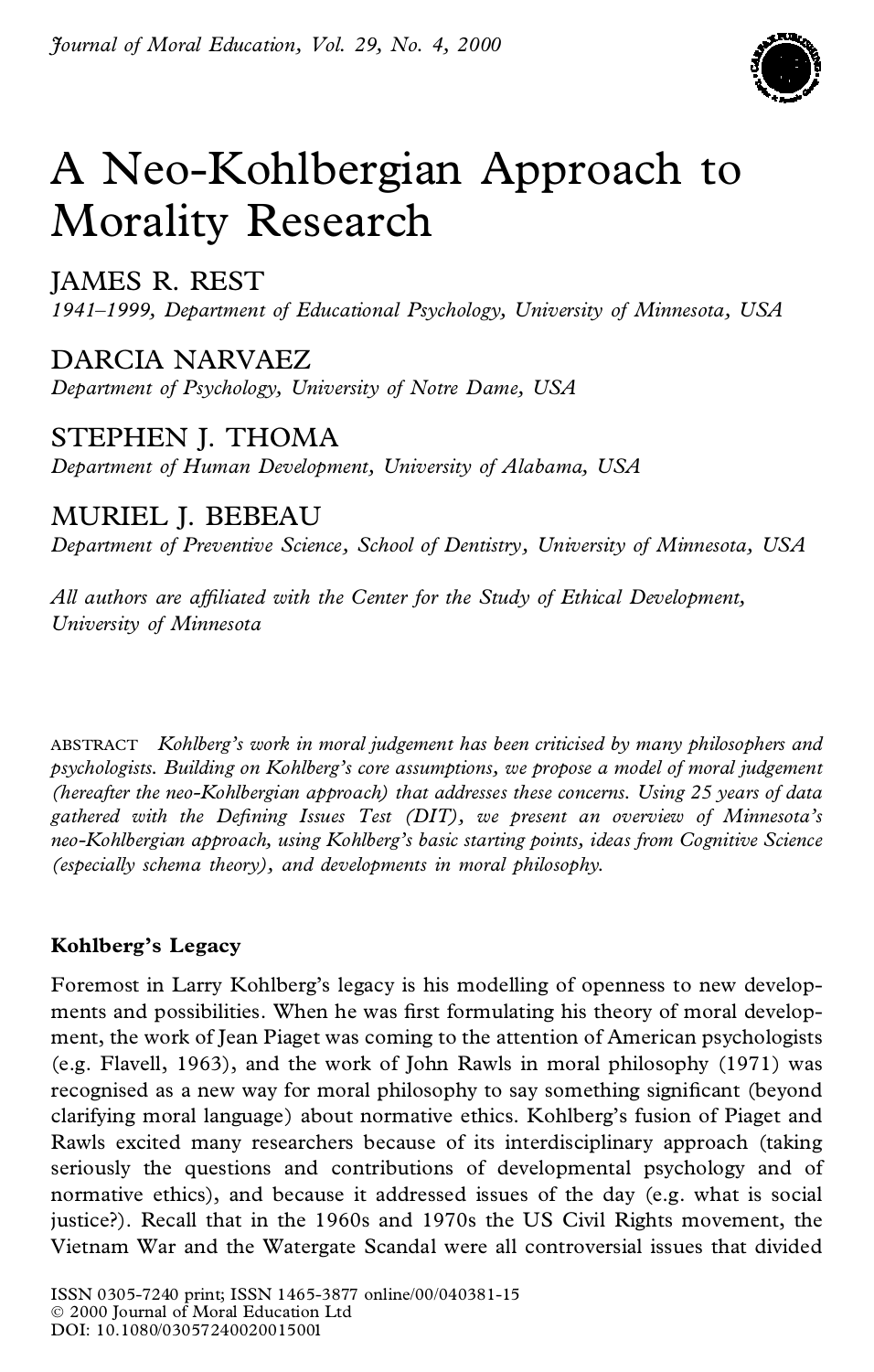American society. Kohlberg offered a perspective that drew upon the most current work in psychology and philosophy, yet addressed these timely issues.

Kohlberg's ideas dominated the agenda of morality research for decades. In a recent analysis of Kohlberg's writings, Reed (1997) shows that Kohlberg was not particularly concerned with logical consistency among his many projects. Reed contends that Kohlberg's early ventures into moral education, based on a cognitive model of individual moral development (the Six Stage Theory), was not consistent with his later approach, which emphasised the development of community norms (the "Just Community"). Moreover, Kohlberg changed and modified his proposals for a theory of development as he went along: he changed his scoring system of stages throughout the 1970s and 1980s; in various ways he tried to relate "care" to "justice", and his debates with the Social Learning Theorists (e.g. Kohlberg, 1969) had many vicissitudes. Kohlberg's ideas were in constant flux. As he once confided, he was a moving target and considered himself as his own major revisionist. Therefore it would be a mistake to use his 1981 and 1984 books as the final word on a Kohlbergian approach. One wonders how Kohlberg would have changed his theory, given another decade and a normal life span.

With the benefit of hindsight, with decades of new developments in psychology and philosophy, it remains for others to decide which of Kohlberg's many ideas have turned out to be fruitful. In this article, we audaciously set out to do this and to propose some new ideas, realising, with Kohlberg, that this is an ongoing enterprise, open to revision, and likely to change.

#### **A Neo-Kohlbergian Viewpoint**

Several factors bring us to our discussion. After 25 years of data collection, we have completed a full generation of research with the Defining Issues Test (hereafter referred to as the DIT). Advances in personal computers and technology make possible analyses that heretofore were impractical (e.g. sample sizes of 50,000). Further, the field of morality research has been fragmented and not dominated by any one approach—therefore we feel free to explore theory and research that do not employ a standard approach. In addition, the fields of psychology and philosophy are moving in directions especially congenial to our research. Much of our activity until 1997 is summarised in a recent book, *Postconventional Moral Thinking: a neo-Kohlbergian approach* (Rest *et al.*, 1999).

We follow Kohlberg's approach to conceptualising moral judgement (see Rest *et al.*, 1999, for fuller discussion). (a) Like Kohlberg, our starting point emphasises *cognition*. Kohlberg realised there were many starting points for morality research (for instance, one might start out emphasising an evolutionary biosocial perspective, and investigate certain emotions such as empathy, altruism, guilt and shame; or one might focus on the young infant's acquisition of prosocial behaviour). Everyone must begin somewhere, making assumptions and emphasising some things over other things. Despite the limitations of any starting point, the crucial question is, "Having started there, where did it lead? What important phenomena have been illuminated?" (b) Like Kohlberg, we highlight the *personal construction* of basic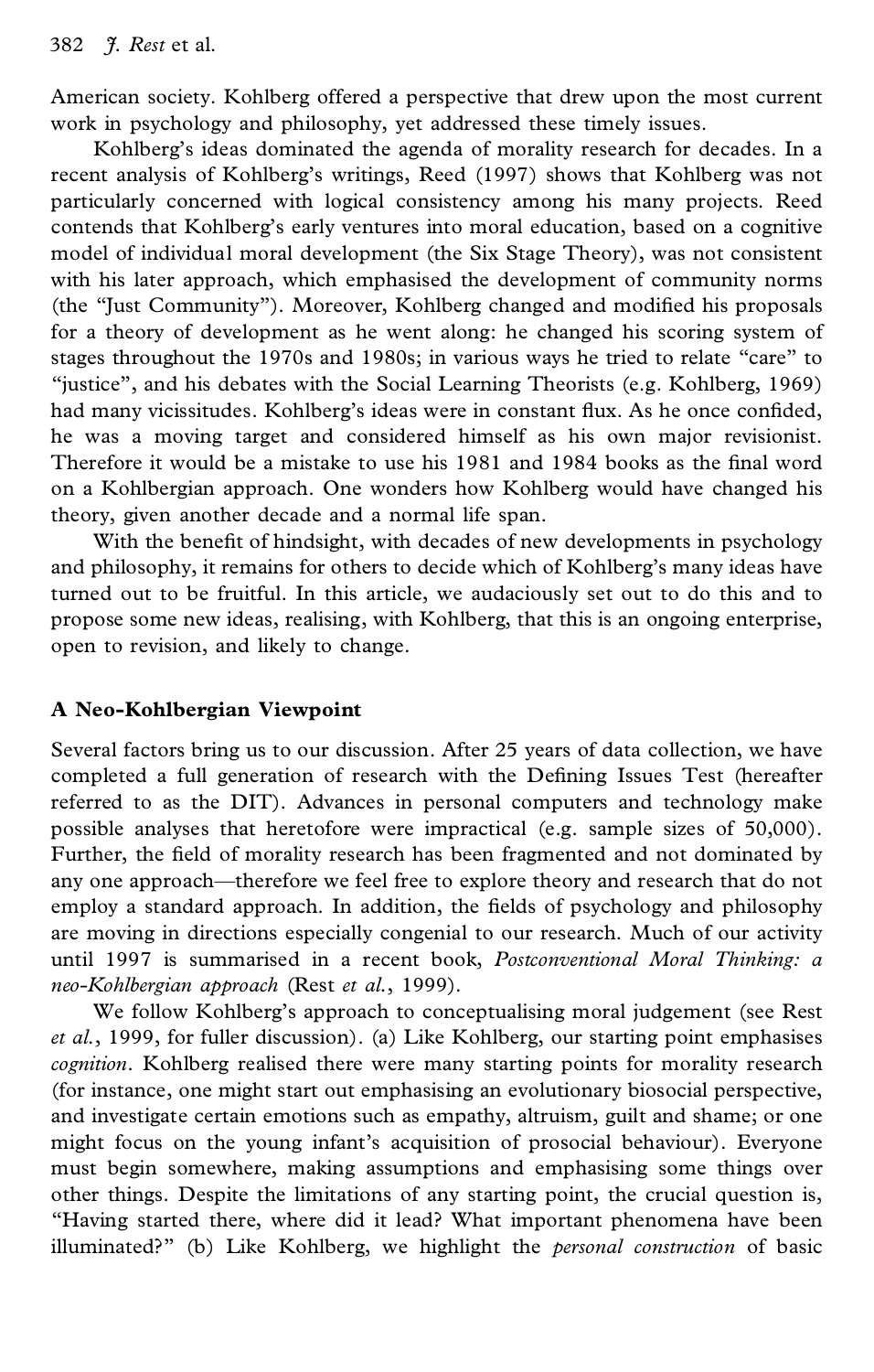epistemological categories (e.g. "rights", "duty", "justice", "social order", "reciprocity"). This is not to deny the contribution that cultural ideologies make. Ideologies are group-derived, tools and practices of a culture. We, however, focus on the individual's attempt to make sense of his/her own social experience. (c) We portray change over time in terms of *development* (i.e. it is possible to talk not only of differences in moral orientation, but also of cognitive "advance" in which "higher is better" in a philosophical, normative-ethical sense). Finally, (d) we characterise the developmental change of adolescents and adults in terms of a shift from *conventional* to *postconventional* moral thinking (we think there is a sequence rather than Turiel's notion [e.g. 1983] of these being separate domains). We think these four ideas are the core assumptions of Kohlberg's "cognitive-developmental" ap proach. This is the *Kohlbergian* part of our neo-*Kohlbergian* approach. Because these ideas have been much discussed previously (e.g. Kohlberg, 1969, 1981, 1984, 1986; Colby *et al.*, 1983, 1987), we will not elaborate on them here.

### **Philosophers' Criticisms of Kohlberg**

Over the past decades, there have been major developments in moral philosophy (e.g. DeGrazia, 1992; Beauchamp & Childress, 1994; Rest *et al.*, 1999, Chapter 2), including the abandonment of the view that morality is primarily based on a Foundational Principle. In Kohlberg's time—in the 1960s and 1970s—many understood the business of moral philosophy as that of defining and defending the Foundational Principle of morality (be it utilitarian, or deontological, or some mix of principles, etc.). It was assumed that settling on the Foundational Principle (e.g. greatest good for the greatest number, the Categorical Imperative, Rawls's Two Principles of Justice, etc.) would provide the key for solving deductively all moral problems. Accordingly, the main job of the theoretical philosopher was to define the key Foundational Principle. The job of the applied philosopher was to articulate its application to specific cases. The job of the moral educator was to enable people to know and use this key principle in their daily lives.

However, philosophers—whom we suppose are rational, fair-minded and autonomous people—have not been able to agree on *the* Foundational Principle. The experience of Stephen Toulmin (1981) is instructive. Toulmin, an American bioethicist, was appointed to serve on the US National Commission for the Protection of Human Subjects along with 10 other appointees. Their job was to adopt guidelines for the use of humans in research for the US government. The 11 commissioners found that they could reach consensus on moral judgements about specific cases, but they could not agree on which abstract principles justified their judgements of specific cases. Toulmin challenged the notion that morality proceeds "top-down", from abstract principles applied to specific cases. Rather, he argued, morality is fashioned like common law by people reflecting on specific cases, reaching agreement on specific cases, then analysing similar cases to the paradigm cases, building up a "common morality" as the logical interconnections among cases are established.

Walzer (1983) presents a theoretical account of the view that morality is not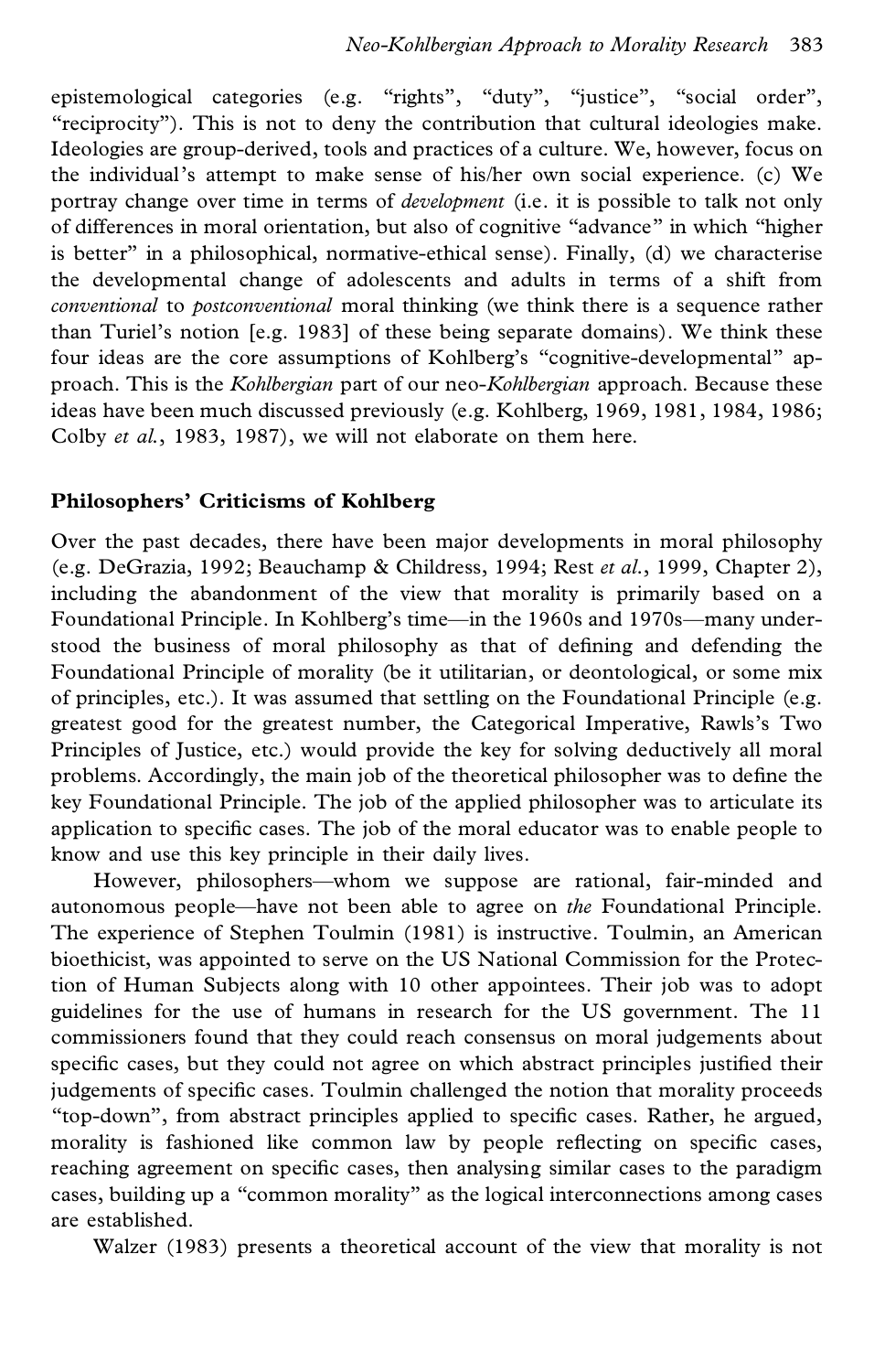based on a Foundational Principle but, rather, the morality of a community is gradually built up from the specific experiences of the community in dealing with specific cases. Walzer describes the growth of "common morality" in particular historical communities (e.g. Athens in 5 BC, and the medieval Jewish communities in Europe). Walzer describes how each community faced different moral problems, provided different services for different clienteles, had different organisational ap paratuses to deal with problems, raised money in different ways, and conceptualised the practices differently in their moral ideologies. Thus, Walzer argues, the develop ment of morality is not to be understood as an individual's applying a Foundational Principle, but rather the community's reaching agreement about how best to fulfill shareable moral ideals to suit the circumstances.

With these developments in moral philosophy, we can begin to appreciate the difficulties that philosophers have with Kohlberg's definition of Stage 6. The Kohlbergian view of Six Stages is criticised as assuming Foundational Principlism, as deductivistic rather than inductivistic, as too individually orientated rather than community-orientated, as assuming consensus for deontic principles where there is no consensus, for criticising relativism when the assumption of universality is unwarranted, and for assuming that abstract principles provide sufficient guidance for making specific moral decisions (see discussion in Rest *et al.*, 1999).

In addition, Kohlberg is criticised for not having a fully comprehensive theory of morality or moral development (focusing on justice; using a few unrepresentative hypothetical dilemmas; emphasising rational aspects of morality while neglecting emotional aspects; claiming universality on the basis of studying a very limited sector of humanity, etc.). In his later writings, Kohlberg acknowledged the limited scope of his theory and investigations, that his theory starts out with assumptions—just as all theories must start out with limited starting points—and acknowledged that additional constructs and variables were necessary to explain the multitudinous phenom ena of morality (Kohlberg, 1986, pp. 499–500). And so the criticism—Kohlberg did not tell us everything about morality—is not really a telling criticism about a theory with an acknowledged limited scope (see Rest *et al.*, 1999).

#### **Differences with Kohlberg's Theory of Six Stages**

We use the term moral *schemas* (discussed below), rather than moral *stages*, to signal differences with Kohlberg's conception of "hard" moral stages. Our view of the cognitive structures of moral judgement differ from Kohlberg's stages in the following five ways (the points are not discrete points but are all interconnected):

- (a) *"Hard" stages versus "soft" stages*. We differ with Kohlberg on the concept of "*stage*"; we envision development as shifting distributions rather than as a staircase. Like Siegler (1997), we believe that development is a matter of changes in the frequency of usage, moving from the less to the more complex.
- (b) *More speci c and concrete*. Our schemas are more concrete than Kohlberg's stages (but are more abstract than the typical schemas of Social Cognition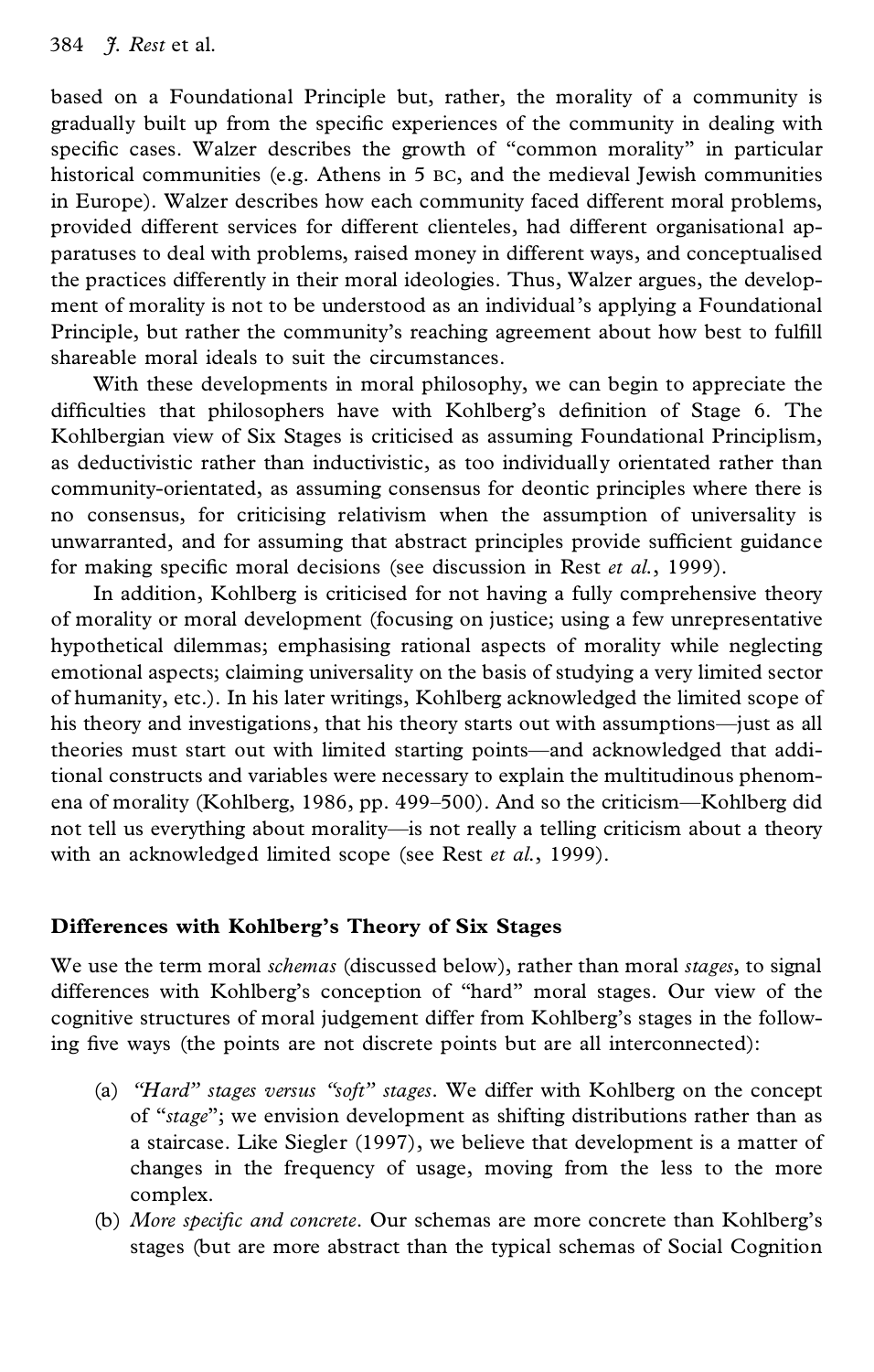(e.g. person schemas, role schemas). Our schemas are conceptions of institutions and role-systems in society, whereas Kohlberg regards social institutions as "content". In other words, we have three ways of drawing the distinction between content and structure: Kohlberg's, the neo-Kohlber gian approach in the DIT and Social Cognition. All distinguish general cognitive structure from the content instantiations that can exemplify the structure, but the three draw the distinction at different levels of abstraction.

(c) *Cognitive operations and the content-output of operations.* Instead of Kohlberg's claim of studying "justice operations", we do not claim that our schemas directly assess cognitive operations. The Colby–Kohlberg scoring system (Colby *et al.*, 1987) explains how one must radically purge content from structure in order to assess the operations of moral thinking. Kohlberg spent the last decade of his life working on the 1987 scoring system to radically purge content from structure. He seems to have assumed that the more abstract the analysis, the more pure the assessment of operations. In contrast, Cognitive Science has not been so eager to purge all content from structure. Gazzaniga *et al.* (1998) stated that mental operations are the most elusive aspect of cognitive assessment:

A vast amount of research in cognitive science clearly shows we are conscious only of the content of our mental life, not what generates the content. It is the products of mnemonic processing, of per ceptual processing, of imaging, that we are aware of—not what produced the products. Sometimes people report on what they think were the processes, but they are reporting after the fact on what they thought they did to produce the content of their consciousness (p. 532).

(d) *Universality*. Kohlberg postulated universality as a characteristic of stages whereas we regard cross-cultural similarity as an empirical question. He saw a universalistic morality as the bulwark against moral relativism in which a Nazi officer could defend his role in the Holocaust as simply following the relativist norms of his group. In contrast, recent moral philosophers (e.g. Beauchamp & Childress, 1994; Walzer, 1983) consider "Common Morality" as a community enterprise, relative to situation and circumstance (akin to the development of common law). According to this view, morality is a social construction, evolving from the community's experiences, particular institutional arrangements, deliberations, and the aspirations that are voiced at the time and which win the support of the community. Morality that is relative to group deliberation is not tantamount to the mindless moral relativism or moral scepticism that Kohlberg feared, nor does it pave the way to Nazi atrocities. Common morality might be different for different communities (and therefore relative), but the common morality is debated and scrutinized by members of the community and reflects an equilibrium between the ideals and the moral intuitions of the community.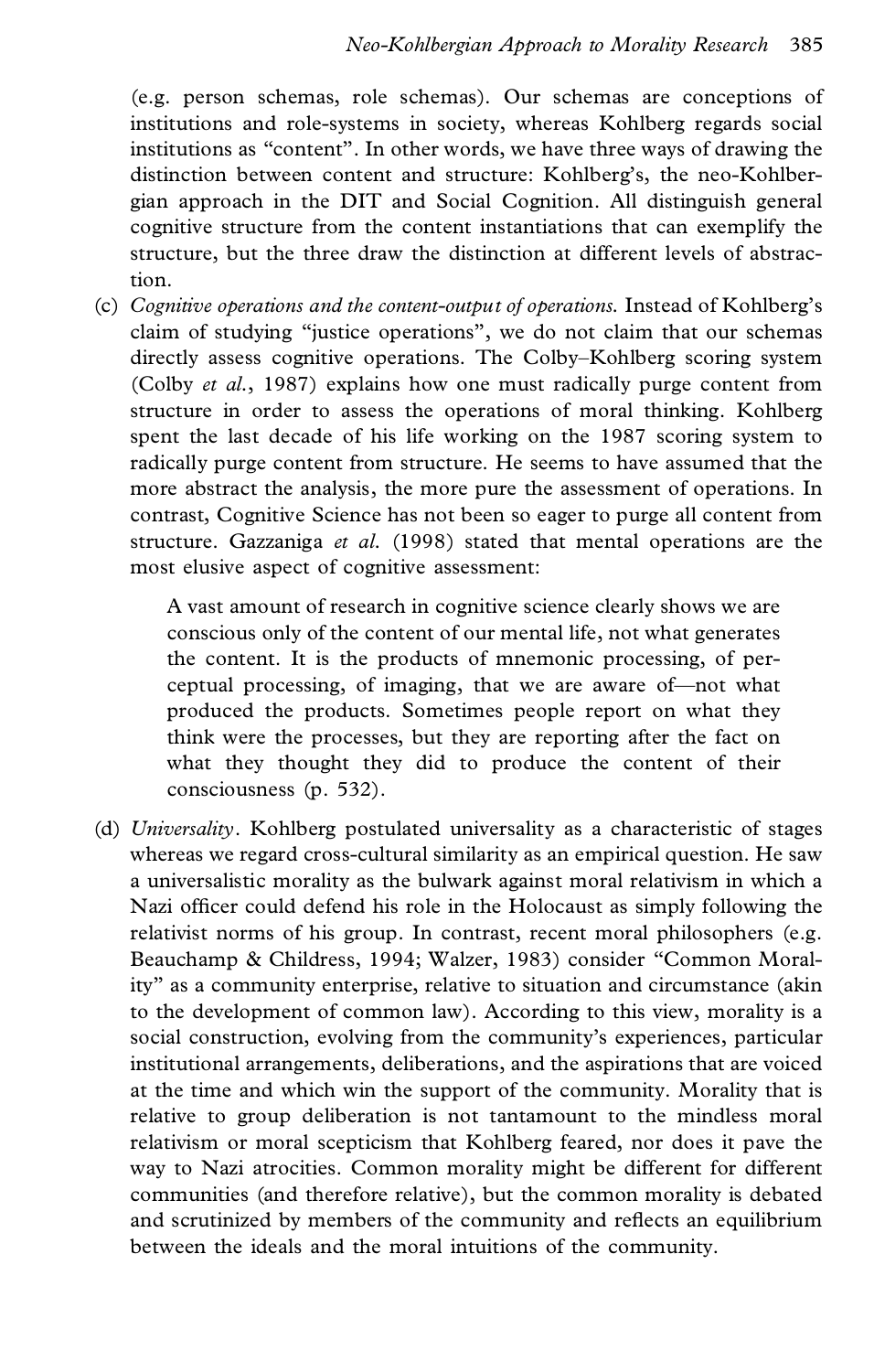#### 386 *J. Rest* et al.

(e) *Articulation (interviewing task) versus tacit knowledge (multiple choice task).* A common assumption in the field of morality, and one with which we disagree, is that reliable information about the inner processes that underlie moral behaviour is obtained only by asking people to explain their moral judgements. Contrary to assuming the face validity of interviews, researchers in Cognitive Science and Social Cognition contend that self-re ported explanations of one's own cognitive processes have severe limitations (e.g. Nisbett & Wilson, 1977; Uleman & Bargh, 1989). People can report on the *products* of cognition but not on the mental *operations* they used to arrive at the product. A large body of research calls into question the privileged place of interview data, dependent on *conscious understanding*, over recognition data, dependent on *implicit* understanding.

By requiring participants in research to construct verbal arguments for their moral choices, and to credit someone only with cognition that they can articulate and defend, Kohlberg placed a verbal constraint that credited people with only understanding what they could explain. We believe that this is one reason why there is so little empirical evidence for Stage 5 and 6 reasoning using Kohlberg's scoring system. One advantage of the recognition task of the DIT is that postconventional thinking is not so rarely scored as in the Kohlberg interview.

### **Developmental Schemas Instead of Stages**

We postulate three structures in moral thinking development: the Personal Interest schema (which derives from Kohlberg's Stage 2 and 3, referred to henceforth as "S23"); the Maintaining Norms schema (deriving from Kohlberg's Stage 4, referred to as "S4"); and the Postconventional schema (deriving from Kohlberg's Stage 5 and 6, referred to as "S56").

Developmentally, a large social-cognitive advance in adolescence (the youngest group that we study with the DIT) is the "discovery of society"—that is, that people in society are related to each other through institutions, established practices, role-systems ("the system"), and not only on a face-to-face basis (as with kin, friends, well-known acquaintances). Not only does Kohlberg speak of this develop ment (attaining a sociocentric perspective) in adolescence (1984), but others do also (e.g. Adelson, 1971; Youniss & Yates, 1997). Awareness that society is organised in terms of a system of rules, roles and institutions raises questions about the morality of society and questions of moral authority. (How does one organise a network of co-operation on a society-wide basis, where there is full reciprocity and mutual benefit? How are power, wealth and opportunity to be distributed? What is the legitimate use of force?) These are the issues of "macro-morality" as distinct from issues of "micro-morality" (i.e. how a person interacts with others in everyday face-to-face situations). In our view, the three moral schemas are developmentally ordered ways of answering the "macro" question (how to get along with people who are not friends, kin or personal acquaintances, i.e. how to organise society-wide co-operation).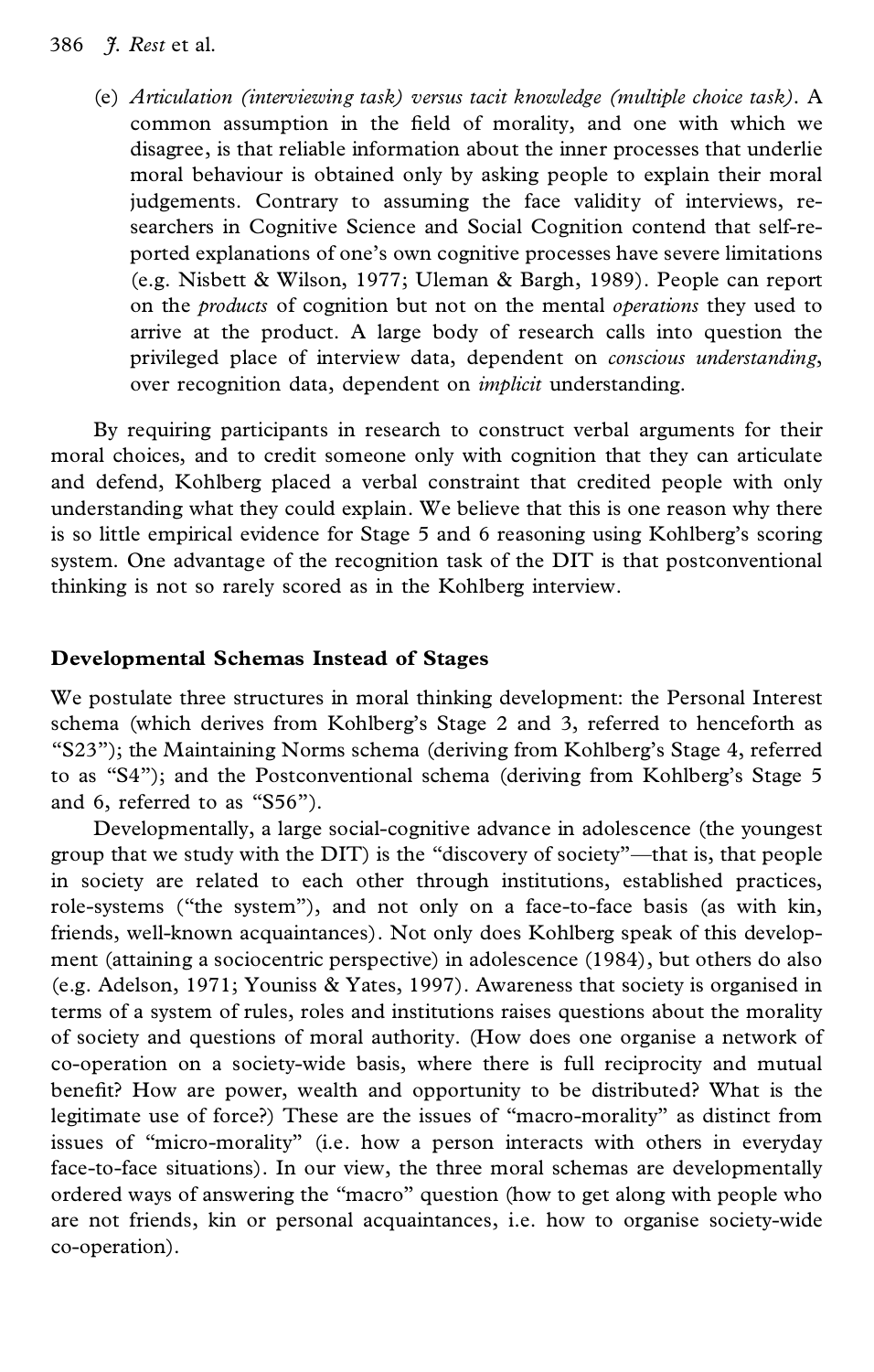#### *Personal Interest Schema*

We suppose that the Personal Interest schema develops in childhood and that by the time participants have sufficient reading ability to take the DIT (i.e. have a 12 year-old reading level), this schema is no longer central in their thinking. The Personal Interest schema does not entail a sociocentric perspective. Questions addressing societal co-operation are answered as if there were only "micro-moral" relationships to consider. Individuals using the Personal Interest schema analyse what each stakeholder in a moral dilemma has to gain and lose as if they did not have to worry about organising co-operation on a society-wide basis. The "Personal Interest" schema justifies a decision as morally right by appealing to the personal stake the actor has in the consequences of an action. The Personal Interest schema includes individual prudential concerns and concerns for those with whom one has an affectionate relationship. Thus it has elements described by Kohlbergian Stages 2 and 3 because the two elements fuse together as a single factor in DIT data. In DIT data, both Stage 2 and Stage 3 items are regarded as more primitive forms of thinking—see factor analysis results, discussed in Rest *et al.*, 1999). On the whole, DIT research cannot offer insight into development in childhood, or into the distinctions within the Personal Interest schema.

#### *The Maintaining Norms Schema*

We suppose that the Maintaining Norms schema is developmentally more advanced in attaining a sociocentric perspective (one has to consider how people who are not friends, kin or well-known acquaintances are going to co-operate). With the Maintaining Norms schema, the individual is able to identify the established practice (the existing rules and roles) and who are the *de facto* authorities. Functionally, the Maintaining Norms schema is a prevalent first solution to conceptualising societywide co-operation. Examples include Kohlberg's "Law and Order" stage (1984) and Richard Nixon's "Silent Majority"; McClosky and Brill (1983) talk about the "Conservative" orientation; Adelson (1971) talked about the "Authoritarianism" of adolescence. Common to all of these, the Maintaining Norms schema has the following elements. (a) The perceived need for generally accepted social norms to govern a collective. (b) The necessity that the norms apply society-wide, to all people in a society. (c) The need for the norms to be clear, uniform, and categorical (that there is "the rule of law.") (d) The norms are seen as establishing a reciprocity (each citizen obeys the law, expecting that others will also obey). (e) The establish ment of hierarchical role structures, of chains of command, of authority and duty. That is, in an organised society, there are hierarchical role structures (e.g. teacher– pupil, parent–child, general–soldier, doctor–patient, etc.). One must obey authorities, not necessarily out of respect for the personal qualities of the authority, but out of respect for the social system.

For the Maintaining Norms schema, maintaining the established social order defines morality. In the Maintaining Norms schema, "law" is connected to "order" in a moral sense. The schema leads to the expectation that without law (and duty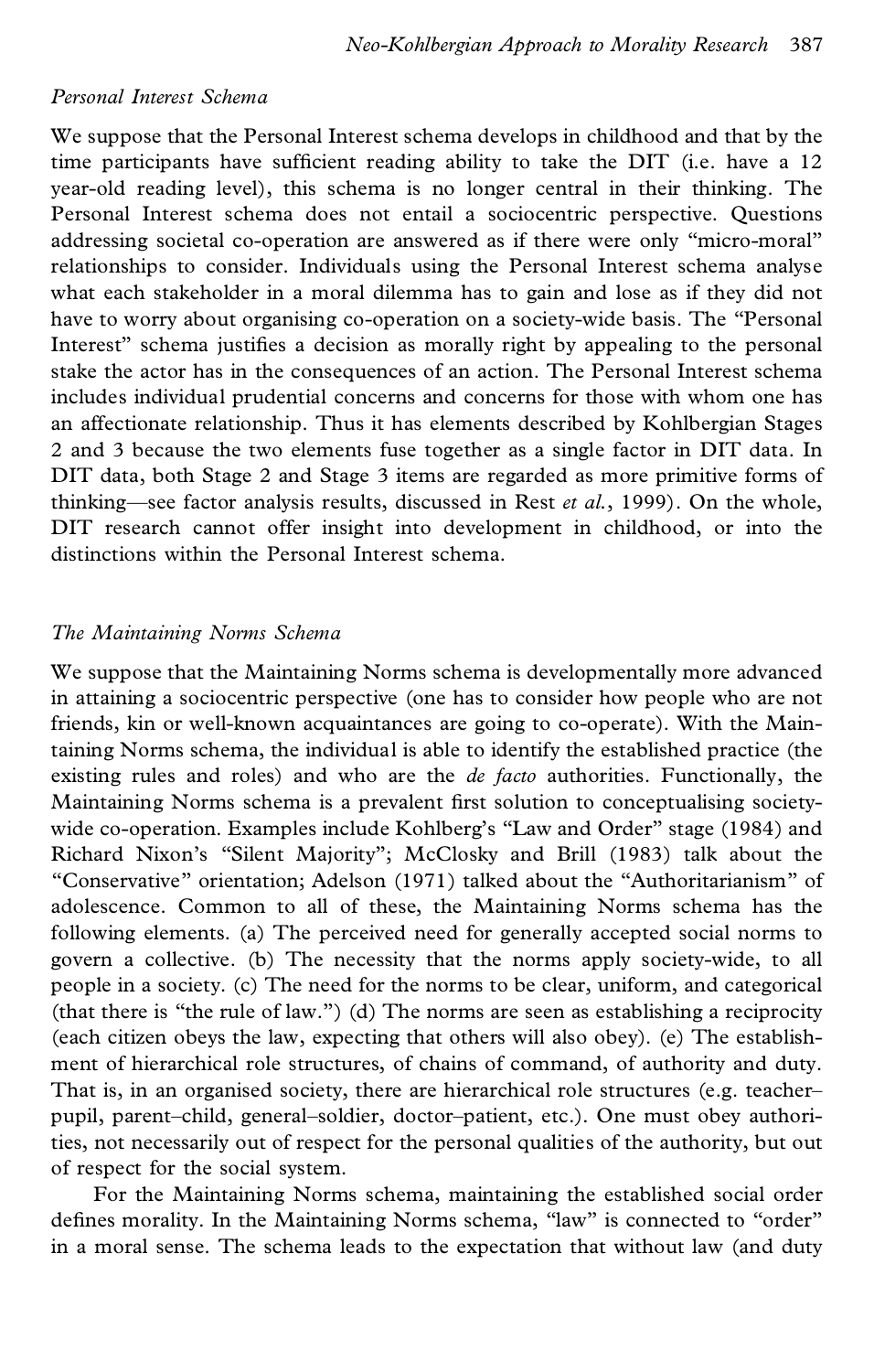to one's roles), there would be no order, people would instead act on their own special interests, leading to anarchy—a situation that responsible people want to prevent. For this schema, no further rationale for defining morality is necessary beyond simply asserting that an act is prescribed by the law, is the established way of doing things, or is the established Will of God. The schema, Maintaining Norms, is consonant with "Legal Positivism" (Hart, 1961, pp. 181–182, 253–254) in the sense that neither appeals to moral criteria beyond the law itself. Acquisition of this schema is what gives Conventional thinkers their sense of moral necessity for the maintenance of social order. In other words, the schema provides a sense of moral certainty ("I know I'm right for the sake of our entire society") and therefore fuels the special zeal of conventional thinkers.

### *Postconventional Schema*

Essential to postconventional thinking is that moral obligations are to be based on shared ideals, are fully reciprocal, and are open to scrutiny (i.e. subject to tests of logical consistency, experience of the community and coherence with accepted practice). Over the centuries, philosophers have proposed many visions for a society based on moral ideals (e.g. utilitarian, social contract, virtue-based, feminist, casuist, religious ideals). Not all moral theories fit our criteria of Postconventional schema: (a) emotivist theories of morality say that morality is nothing but the personal expression of approval or disapproval (e.g. Stevenson, 1937); (b) Nietzsche [e.g. 1886/1968] regarded co-operation as a bad idea and a ploy of the weak to hold down the strong; and (c) ethical approaches based on Fundamentalist/Orthodox religious views deny that their version of God's Will is open to scrutiny (see Beauchamp & Childress, 1994, for a discussion of the relative adequacy of various moral theories.) However, most modern moral philosophies do fit our notion of postconventionality. They are based on ideals, the ideals are shareable, are open to debate and tests of logical consistency, and so on. Whereas Kohlberg was partisan to the neo-Kantian, deontological theory of John Rawls (1971), we attempt to side-step the current disputes of moral philosophy by adopting a looser, broader (less daring, more tepid) notion of cognitive advance. Instead of Kohlberg's definition of Stage 6 (in which the individual's cognitive operations achieve "ideal reciprocity", striking similarities to the theory of John Rawls), our definition of the Postconventional schema is not partial to any particular moral philosopher. Four elements comprise the Postconventional schema: primacy of moral criteria, appeal to an ideal, shareable ideals and full reciprocity (discussed in Rest *et al.*, 1999, Ch. 3).

There has been, and still is, much dispute among moral philosophers about what ideals should govern society, how to optimise all the participants' welfare, who is a participant, what "fair-minded" and "impartial" mean, what "rational" and "equal" mean, what constitutes "logical coherence", and the relative importance of principles and paradigm cases. These issues are the unsettled business of much of current moral philosophy. Nevertheless, we focus on the gulf between conventionality and postconventionality (what Kohlberg regarded as the distinction between Stage 4 and Stage 5—Colby *et al.*, 1987, Vol. 1, pp. 28–29). This gulf is what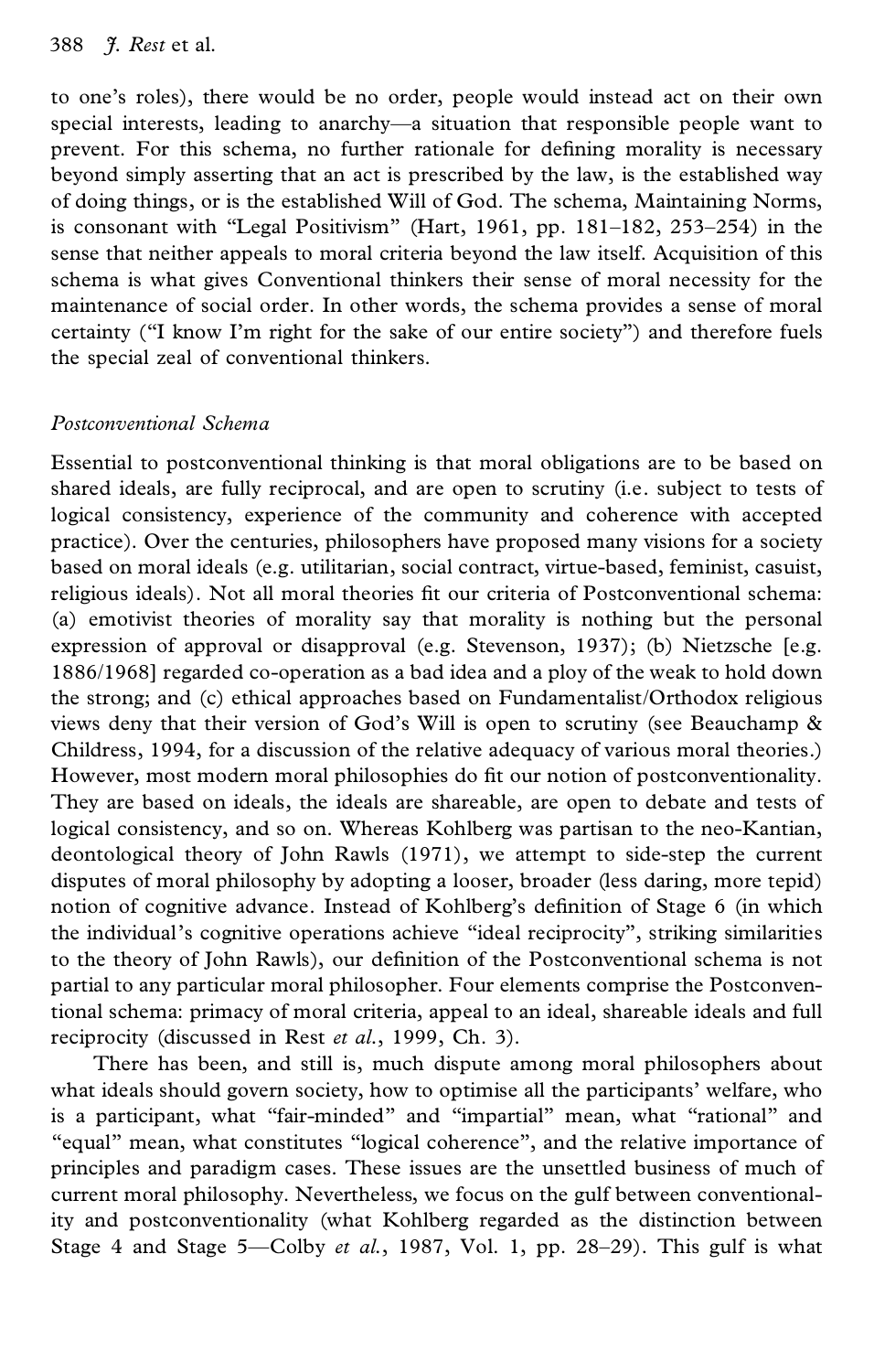polarises people on so many public policy issues (e.g. rights of homosexuals, religion in public schools, euthanasia, abortion, women's roles, etc.), fuels the "Culture Wars" (Orthodoxy versus Progressivism: Hunter, 1991), and is the most important clash in ideology since the Cold War (religious fundamentalism versus secular modernism: see Marty & Appleby, 1993).

Like Kohlberg, we affirm a developmental progression from conventionality to postconventionality. A major difference between the Maintaining Norms schema and the Postconventional schema is how each attempts to establish a moral consensus: the strategy of the Maintaining Norms schema is to gain consensus by appealing to established practice and existing authority. In contrast, the strategy of the Postconventional schema is to gain consensus by appealing to ideals and logical coherence. Like Kohlberg, we assert not only that there are different cognitive structures for moral judgement, but also that they are developmentally ordered—the Postconventional schema is more advanced (in a normative ethical sense) than the Maintaining Norms schema. The cognitive developmental distinction, however, is not the same thing as the distinction in political ideology between the right-wing and left-wing. It is possible to be conventional left-wing (e.g. Political Correctness) as well as conventional right-wing (George Wallace's Law and Order). It is possible to be postconventional left-wing (Rawls, 1971, 1993) and postconventional Conservative (e.g. Sandel, 1982), Communitarian (Walzer, 1983) or Libertarian (Nozick, 1974).

#### **The Relation of Schemas to Measuring Moral Judgement**

Schemas are general knowledge structures residing in long-term memory (see, for example, Rummelhart, 1980; Taylor & Crocker, 1981). Schemas (expectations, hypotheses, concepts) are formed as people notice similarities and recurrences in experiences. A schema consists of a representation of some prior stimulus phenom enon and is used to interpret new information (sometimes referred to as "top-down" processing). Schemas are evoked (or "activated") by current stimulus configurations that resemble previous stimuli. The functions of schemas are essential to human understanding. For example, schemas fill in information where information is scarce or ambiguous, provide guidance for evaluating information and for problem-solving. In short, schemas facilitate information processing.

The DIT is a device for activating moral schemas. Reading moral dilemmas and the DIT issue statements activates moral schemas (to the extent that a person has developed them). The items of the DIT are fragments of lines of reasoning; the items are not complete orations arguing for one course of action or another. (The items are often in the form of questions, without advocating one course of action or another.) The items balance "bottom-up" processing (stating just enough of a line of argument for understanding) with "top-down" processing (stating not too much of a line of argument so that the participant has to "fill in" the meaning from schemas already in long-term memory). As the participant encounters a DIT item that both makes sense and also activates a *preferred* schema, that item is given a high rating and ranked as being of high importance. Alternatively, when the participant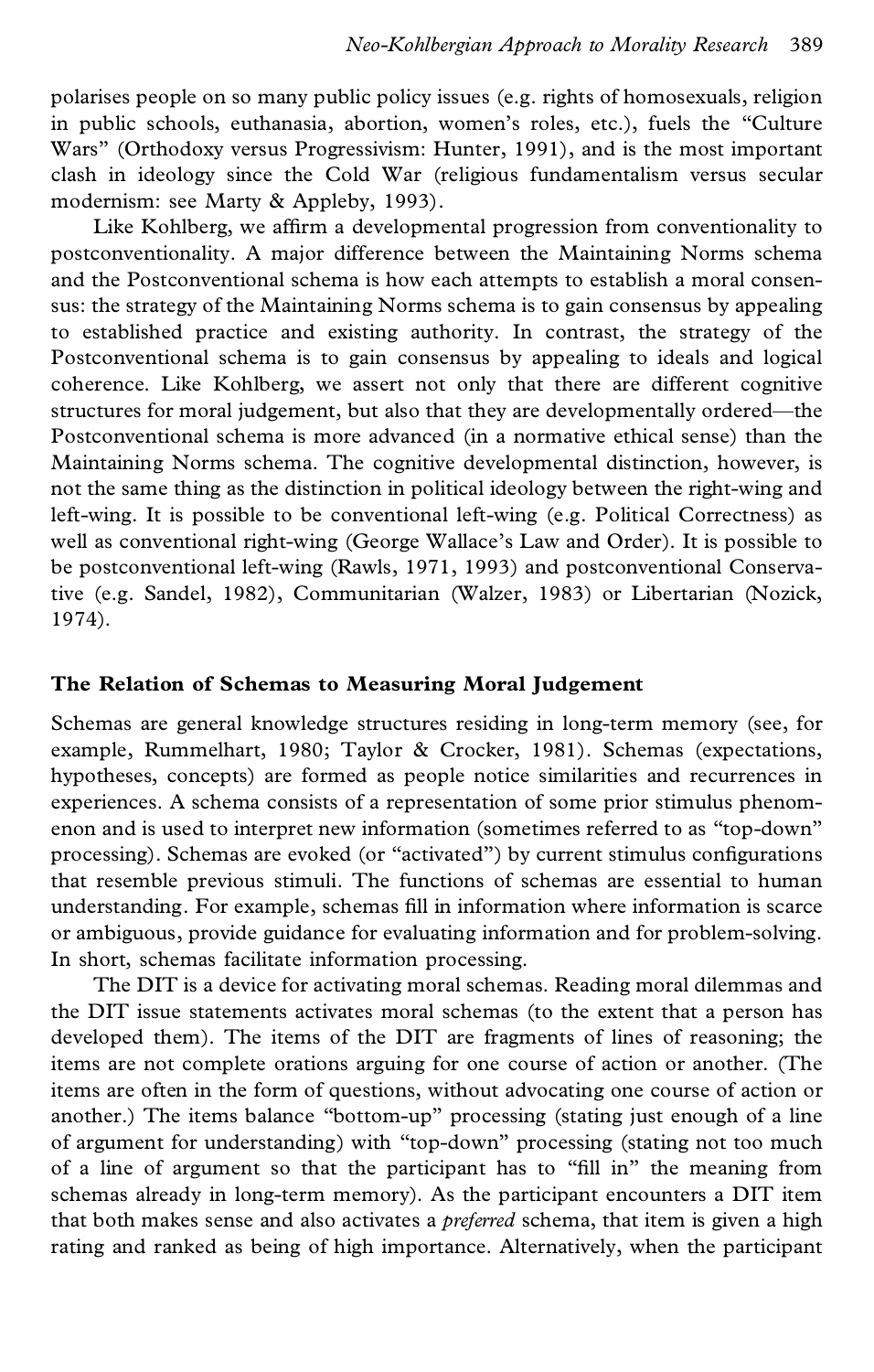encounters an item that either does not make sense or seems simplistic and unconvincing (is not activating a preferred schema), the item receives a low rating. In a sense, the DIT is a "projective test" in that the fragmented nature of the items requires the participant to supply meaning to the items that they are rating. By the patterns of ratings and rankings, we arrive at estimates of the relative strength of the three schemas.

## **Measuring Moral Judgement with the DIT**

The book, *Postconventional Moral Thinking* (Rest *et al.*, 1999, Ch. 4) is devoted to citing the literature on moral judgement using the DIT, consisting of over 400 published articles plus a considerable number of studies that are not published supporting seven validity and reliability criteria. Here, we highlight our general strategy for establishing validity and give brief conclusions.

The seven criteria operationalise what we mean by "construct validity" for a test of moral judgement. That is, these criteria set forth what we believe a measure of moral judgement development must demonstrate to be viable. The seven criteria are as follows: (1) differentiation of various age/education groups; (2) longitudinal gains; (3) correlation with cognitive capacity measures; (4) sensitivity to moral education interventions; (5) correlation with behaviour and professional decision making; (6) predicting to political choice and attitude; and (7) reliability. Briefly, here are the conclusions from Rest *et al.* (1999, Ch. 4):

- 1. *Differentiation of various age/education groups*. Studies of large composite samples (thousands of subjects) show that 30–50% of the variance of DIT scores is attributable to level of education in samples ranging from junior high education to PhDs.
- 2. *Longitudinal gains*. A 10-year longitudinal study shows significant gains of men and women, of college-attenders and people not attending college, from diverse walks of life. A review of a dozen studies of freshman to senior students in liberal arts colleges  $(n = 755)$  shows effect sizes of 0.80 ("large" gains). DIT gains are one of the most dramatic longitudinal gains in college of any variable studied in college students.
- 3. DIT scores are signi cantly *related to cognitive capacity measures* of moral comprehension  $(r=0.60s)$ , to recall and reconstruction of postconventional moral argument (Narvaez, 1998, 1999), to Kohlberg's measure and (to a lesser degree) to other cognitive developmental measures.
- 4. DIT scores are *sensitive to moral education interventions*. One review of over 50 intervention studies reports an effect size for dilemma discussion interventions to be 0.41 ("moderate" gains), whereas the effect size for comparison groups was only 0.09 ("small" gains).
- 5. DIT scores are signi cantly *linked to many "prosocial" behaviours and to desired professional decision making*. One review reports that 32 of 47 measures were statistically significant. Chapters in Rest and Narvaez (1994) link DIT scores to many aspects of professional decision making.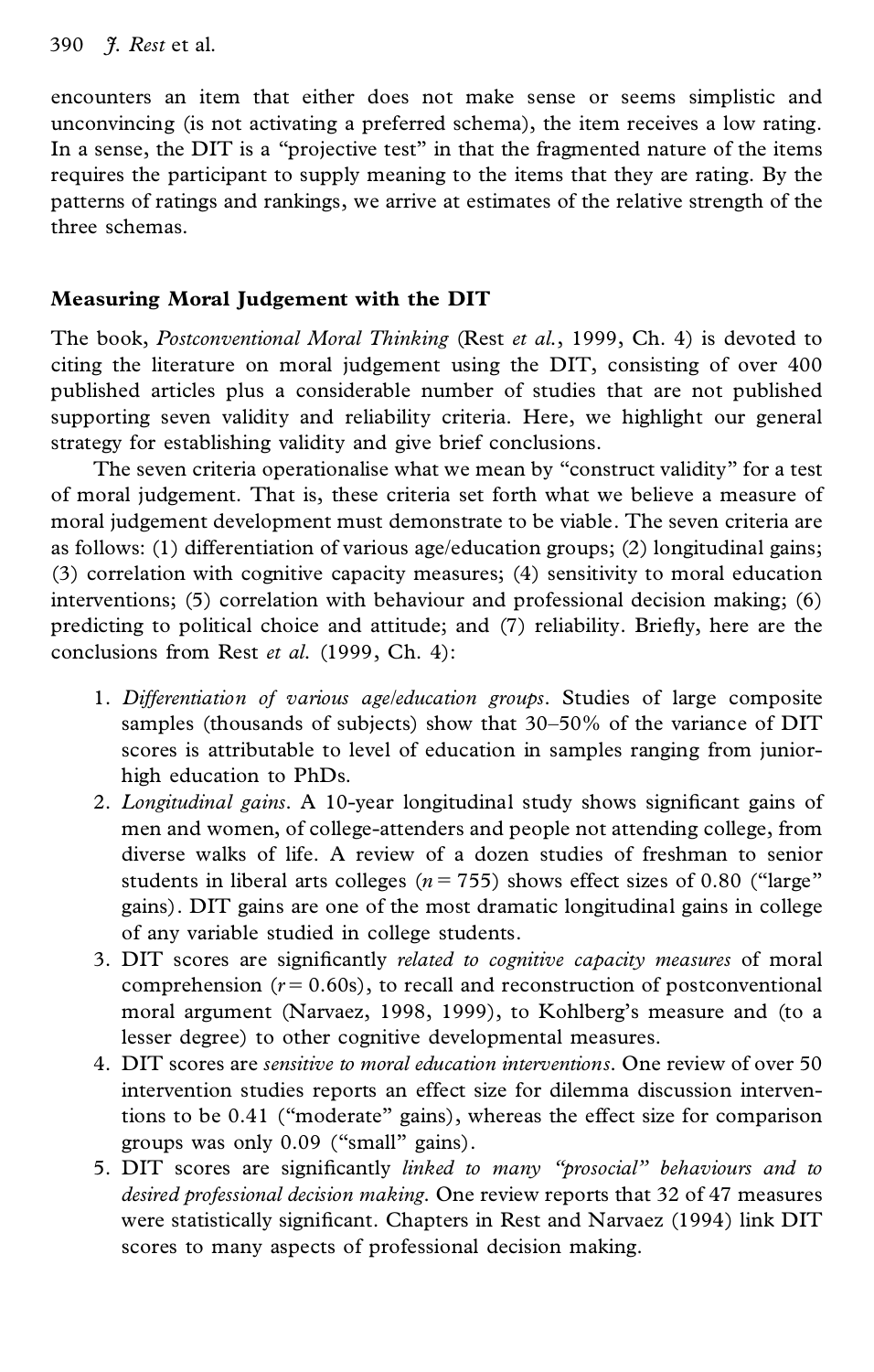- 6. DIT scores are signi cantly *linked to political attitudes and political choices*—in a review of several dozen correlates with political attitude, DIT scores typically correlate in the range,  $r = 0.40-0.65$ . When combined in multiple regression with measures of cultural ideology, the combination predicts up to two-thirds of the variance in opinions about controversial public policy issues (such as abortion, religion in the public school, women's roles, rights of the accused, rights of homosexuals, free speech issues). Because such issues are among the most hotly debated issues of our time, the DIT's predictability to these issues is a phenomenon of importance.
- 7. *Reliability*. Cronbach's alpha is in the upper 0.70s/low 0.80s. Test–retest is about the same. In short, reliability is adequate.

Furthermore, DIT scores show discriminant validity from verbal ability/general intelligence and from conservative/liberal political attitudes (see review of more than 20 studies in Thoma *et al.*, 1999). That is, the information in DIT scores predict to the seven validity criteria above and beyond that accounted for by scores of verbal ability/general intelligence or political attitude. Moreover, the DIT is equally valid for males and females. Sex (gender) accounts for less than one half of a per cent of the variance of the DIT, whereas education is 250 times more powerful in predicting DIT variance (Thoma, 1986).

Moreover, several developments have been made recently that increase the power of the validity trends. (a) We have devised a new developmental index for the DIT (N2 to replace the *P* index—Rest *et al.*, 1999, 2000). (b) We have devised a new way to check for the reliability of data in a questionnaire (i.e. whether or not a participant is giving bogus data) (Rest *et al.*, 1999). (c) We have completed preliminary testing of a new version of the DIT ("DIT2") with new dilemmas and new items that is more updated (Heinz is retired from active duty), is shorter, has clearer instructions, purges fewer subjects for bogus data, and is slightly more powerful on validity criteria. DIT2 indicates that new stories and items can be devised in place of the old "DIT1".

#### **Moving Beyond Moral Judgement** *Per Se*

In the early 1970s, the DIT started out as a "quick and dirty" alternative to the arduous Kohlberg interview. The DIT was group-administered, multiple-choice and mechanically scored. As research began to accumulate, as the DIT provided consist ent and reliable trends in moral judgement development, some of us began to think that the DIT was more than only "quick and dirty".

Recently, we have discovered that more variables can be derived from DIT data than moral judgement (measured by the *P* score and N2 index). In addition to tapping moral judgement development, we can regard the DIT as an information processing task. The general idea is that some people have an easier time making moral judgements than others; some people are more certain of their judgements, are more consistent and seem to approach the task of handling moral dilemmas with a definite and coherent point-of-view. What we find (Rest *et al.*, 2000) is that the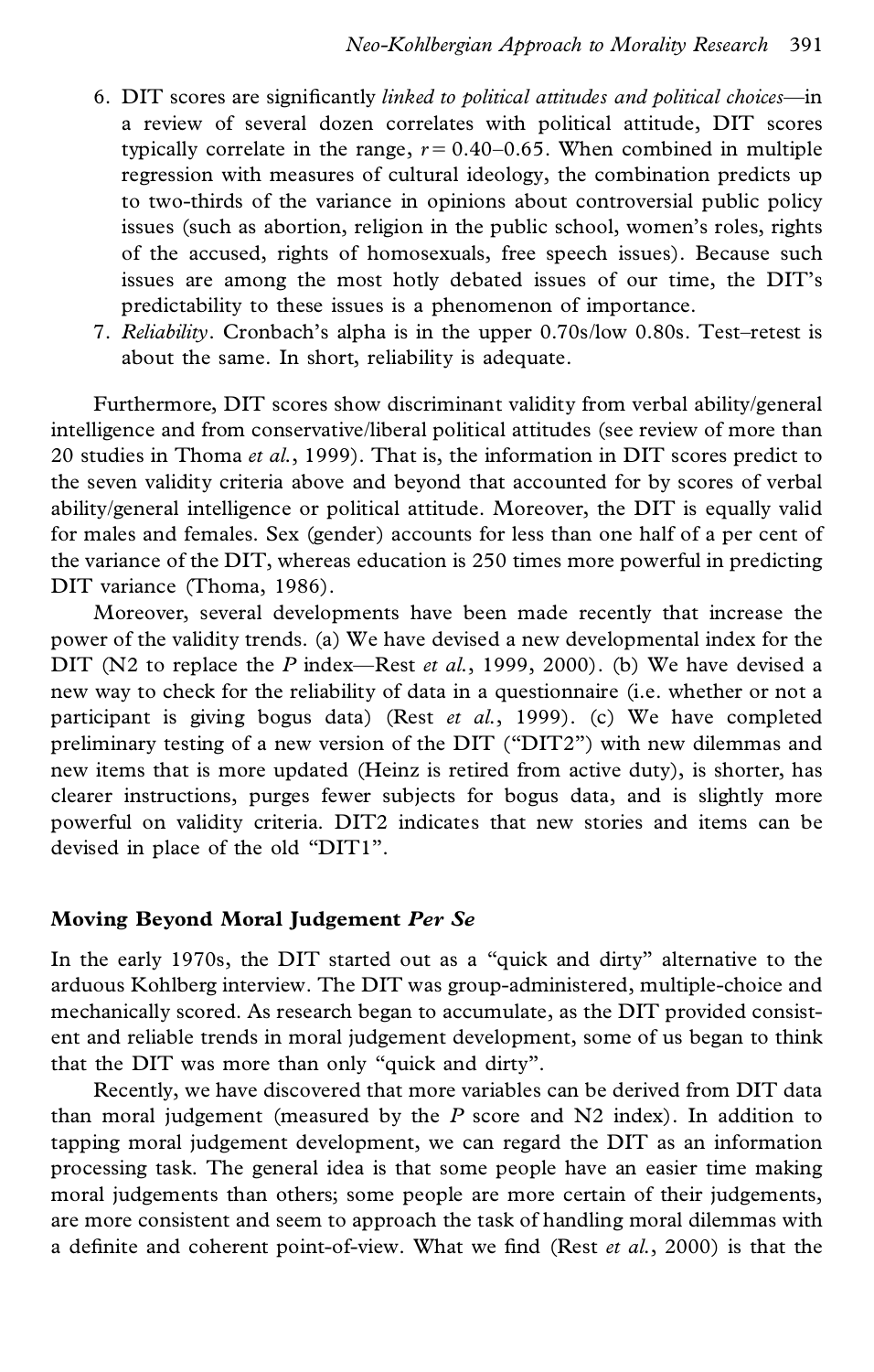more consolidated a person is in one of the schemas we have defined (Personal Interest, Maintaining Norms or Postconventional), the greater the ease and consist ency in information processing. Conversely, the greater the mix of schemas (bits and pieces of all the schemas, but not a consistent point-of-view), the more difficulty the person has in making a decision and being consistent across tasks. In other words, the schemas predict performance on the information processing variables. This links our particular definitions of moral schemas with specific effects, and thus bolsters the claim that we have defined the operative structures in people's moral thinking (otherwise, our measures of consolidation and schema predominance would have produced a meaningless jumble of numbers).

Whereas consolidation and predominance in any one schema (S23, S4 or S56) predicted ease and consistency in information processing (the schemas are alike in this regard), we also find that the different moral schemas lead to drastic differences in decision-making. In other words, while S4 and S56 are alike in leading to ease of information processing, they are different in terms of where they lead. For instance, S56 favours rights of homosexuals, S4 tends not to; S56 favours abortion rights, S4 does not. In general, S56 tends to endorse political liberal ideology; S4 tends to endorse more conservative political ideology and more religious orthodoxy.

With clearer notions about what moral judgement is, we are clearer about what moral judgement is not. Clearly in the psychology of morality, there are many variables and constructs besides moral judgement schemas (or what can be measured by the DIT). Various discussions of the multifaceted nature of morality have been written (Rest, 1983; Thoma, 1994; Narvaez & Rest, 1995; Bebeau *et al.*, 1999). Here we will mention just two new directions that go beyond the DIT and global moral judgement schemas.

- 1. *Intermediate constructs*. Moral judgement, as studied in the Kohlbergian tradition, concerns people's conceptions about the morality of society at a global, coarse-grained, abstract level. From this highly abstract level, one may not be able to deduce solutions for problems in specific contexts. When people make moral decisions about moral dilemmas in their lives, they use concepts at a more "intermediate" level; constructs such as "due process", "informed consent", "patient-autonomy", "standards of evidence", "confidentiality", "intellectual freedom". These are often the conceptual tools emphasised in courses on professional ethics. Bebeau and Thoma (1998, 1999) identify concepts at the intermediate level of abstraction, and discuss educational programmes to instruct students in their use.
- 2. *Theme comprehension in moral texts*. Narvaez (1999) and Narvaez *et al.* (1998, 1999) merge traditional moral judgement research strategies with text com prehension research methods to illuminate the comprehension of moral themes in stories. Moral educators commonly assume that children understand the moral messages of moral stories, and that reading moral stories leads to moral literacy which in turn leads to moral character (Bennett, 1993). Narvaez and colleagues have found that young children do not understand the intended messages, and that there is a developmental trend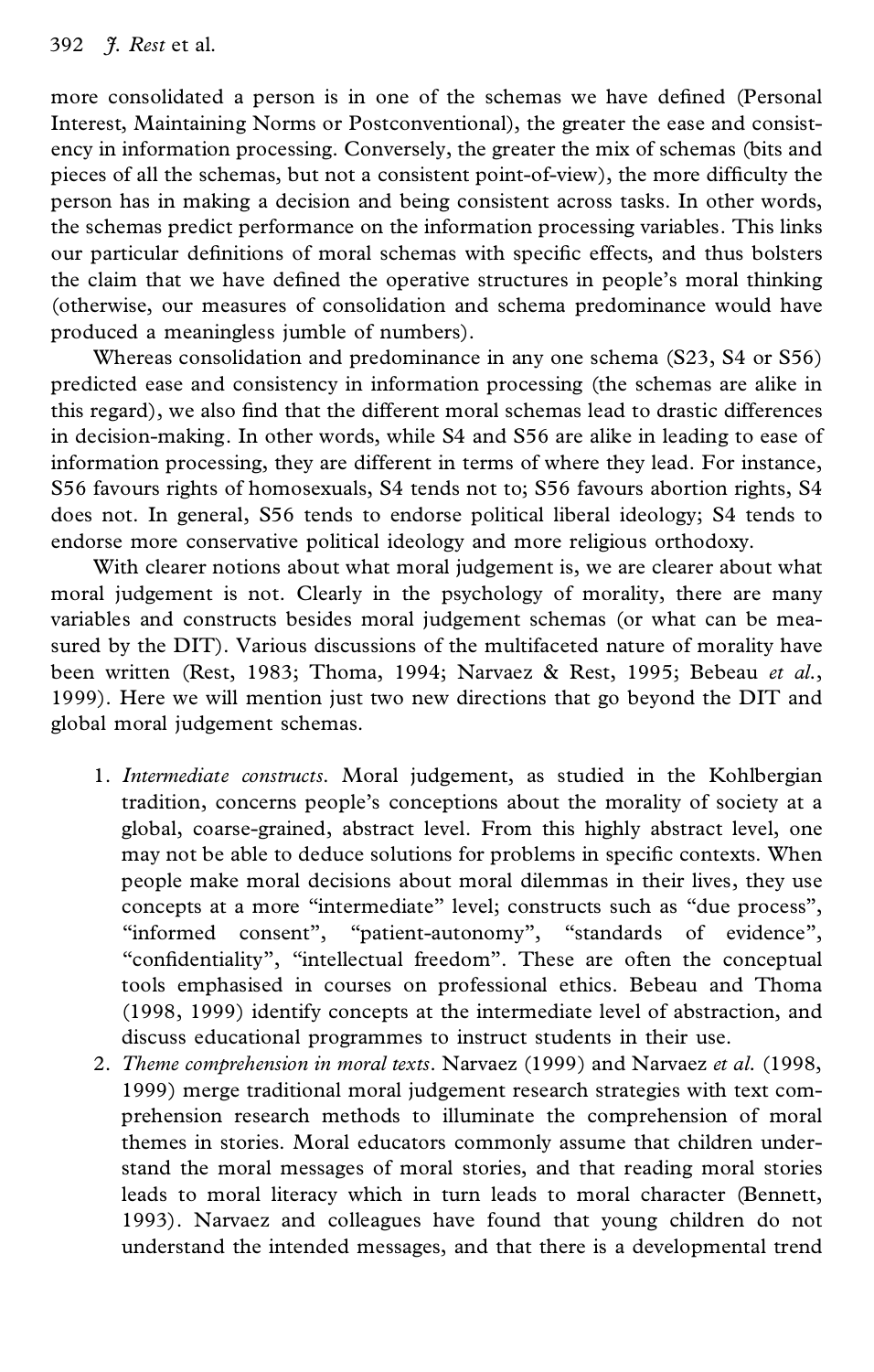in understanding beyond what can be explained by reading comprehension ability. Moral text comprehension offers a method of assessing moral cognition other than the DIT or Kohlberg's interview method.

#### **Conclusion**

Kohlberg's ideas stimulated much research over past decades, including the devel opment of the DIT. With 25 years of DIT research, we are able to make particular claims with some certainty. Spurred by developments in psychology and philosophy, we have moved the moral judgement enterprise towards a more complex view of moral judgement and comprehension. Our interpretations of the findings form the basis of our neo-Kohlbergian viewpoint.

*Correspondence*: Dr Darcia Narvaez, Department of Psychology, Haggar Hall, Uni versity of Notre Dame, South Bend IN, USA; e-mail: dnarvaez@nd.edu.

#### NOTE

[1] Current research papers of Center staff (recently published, in press, submitted, and in-house) are listed in a free "Information Pack" available from the Center by calling (from within N. America) 612 624 0876 or writing to: The Center for the Study of Ethical Development University of Minnesota, 206 Burton Hall, 178 Phillsbury Dr SE, MPLS, MN 55455, 48A, or see our website:  $\lt$ http://edpsy.coled.umn.edu/psychf/csed  $>$ . Also available is information about ordering printed, optical scan sheets of the DIT (and DIT2) with the computerized Scoring Service. Researchers who have used the DIT and the Minnesota's Center Scoring Service in the past can return the scoring diskette for reanalysis for all the new variables (now about 50 variables per questionnaire) at no cost. An in-house booklet, *Exploring Moral, Judgement* (Rest *et al.*, 1999) illustrates the procedures for using scored data, importing data into a statistical package, designing new dilemmas and indexes, and provides a tutorial on floppy diskette.

#### **REFERENCES**

ADELSON, J. (1971) The political imagination of the young adolescent, *Daedalus*, 100, 1013–1050.

- BEAUCHAMP, T.L. & CHILDRESS, J.F. (1994) *Principles of Biomedical Ethics*, 4th edn. (New York, Oxford University Press).
- BEBEAU, M.J. & THOMA, S.J. (1998) *Designing and testing a measure of intermediate level ethical concepts*, paper presented at the annual meeting of the American Educational Research Association, San Diego, CA, 13–17 April.
- BEBEAU, M.J. & THOMA, S.J. (1999) "Intermediate concepts" and the connection to moral education, *Educational Psychology Review*, 11, pp. 343–360.
- BEBEAU, M.J., REST, J. & NARVAEZ, D. (1999) Moving beyond the promise: a perspective for research in moral education, *Educational Researcher*, 28, pp. 18–26.
- BENNETT, W. (1993) *The Book of Virtues* (New York, Simon & Schuster).
- COLBY, A., KOHLBERG, L., GIBBS, J. & LIEBERMAN, M. (1983) A longitudinal study of moral judgment, *Society for Research in Child Development: Monograph Series*, 48, no. 4, Chicago.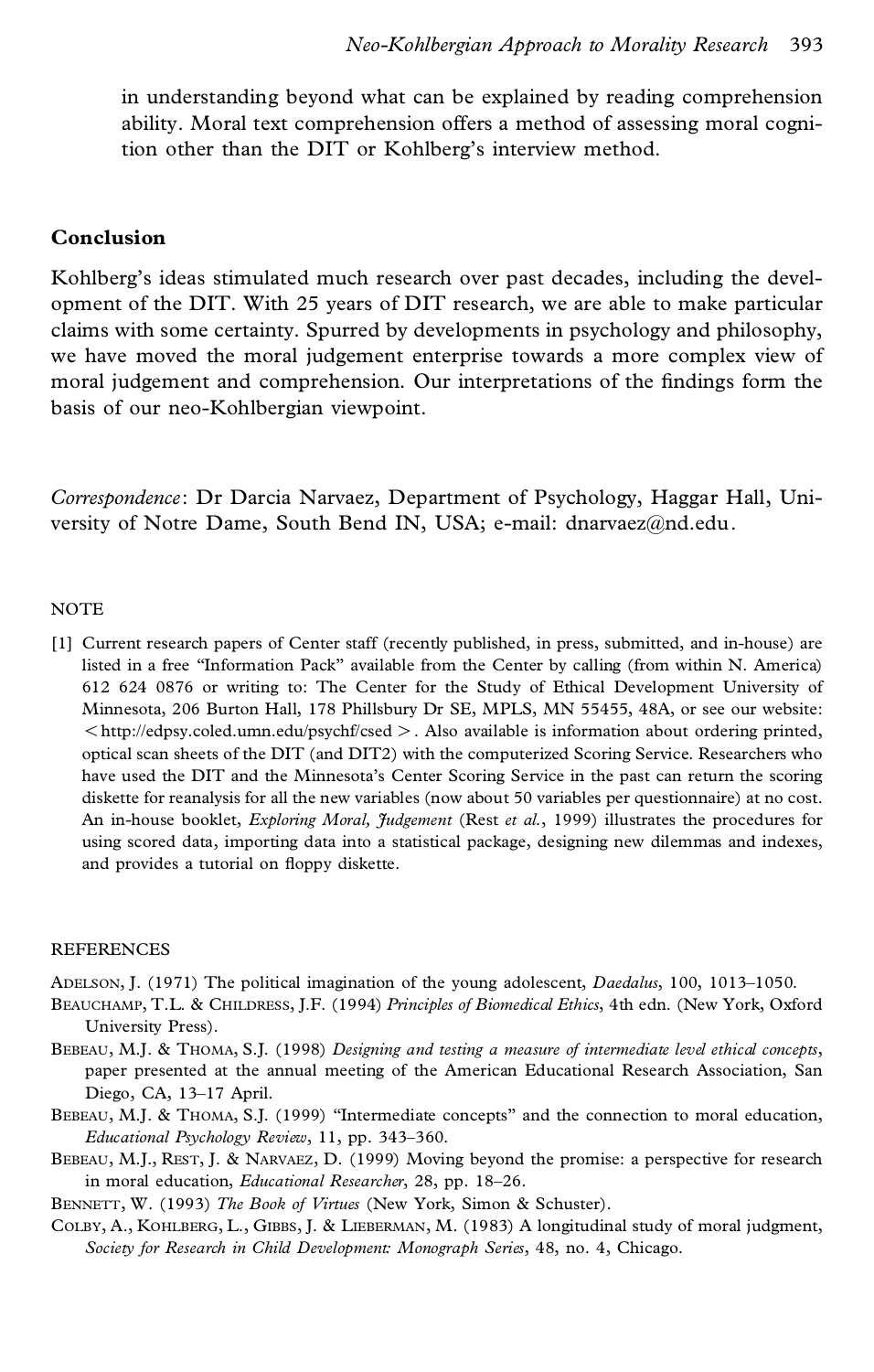- COLBY, A., KOHLBERG, L., SPEICHER, B. *et al.* (1987) *The Measurement of Moral Judgment*, vols 1 and 2 (New York, Cambridge University Press).
- DEGRAZIA, D. (1992) Moving forward in bioethical theory: theories, cases, and specified principlism, *Journal of Medicine and Philosophy*, 17, pp. 511–539.
- FLAVELL, J.H. (1963) *The Developmental Psychology of Jean Piaget* (Princeton, NJ, VanNostrand).
- GAZZANIGA, M.S., IVRY, R.B. & MANGUN, G.R. (1998) *Cognitive Neuroscience: the biology of the mind* (New York, Norton).
- HART, H.L.A. (1961) *The Concept of Law* (London, Oxford University Press).
- HUNTER, J.D. (1991) *Culture Wars: the struggle to de ne America* (New York, Basic Books).
- KOHLBERG, L. (1969) Stage and sequence: the cognitive developmental approach to socialization, in: D.A. GOSLIN (Ed.) *Handbook of Socialization Theory*, pp. 347–480 (Chicago, Rand McNally).
- KOHLBERG, L. (1981) *Essays on Moral Development*, vol. 1: *The Philosophy of Moral Development* (New York, Harper & Row).
- KOHLBERG, L. (1984) *Essays on Moral Development: the nature and validity of moral stages*, vol. 2 (San Francisco, Harper & Row).
- KOHLBERG, L. (1986) A current statement on some theoretical issues, in: S. MODGIL & C. MODGIL (Eds.) *Lawrence Kohlberg: consensus and controversy*, pp. 485–546 (Philadelphia, Falmer Press).
- MARTY, M.E. & APPLEBY, R.S. (Eds) (1993) *Fundamentalism and the State* (Chicago, University of Chicago).
- MCCLOSKY, H. & BRILL, A. (1983) *Dimensions of Tolerance: what Americans believe about civil liberties* (New York, Russell Sage).
- NARVAEZ, D. (1998) The influence of moral schemas on the reconstruction of moral narratives in eighth graders and college students, *Journal of Educational Psychology*, 90, pp. 13–24.
- NARVAEZ, D. (1999) Using discourse processing methods to study moral thinking, *Educational Psychology Review*, 11, pp. 377–394.
- NARVAEZ, D., BENTLEY, J., GLEASON, T. & SAMUELS, S.J. (1998) Moral theme comprehension in third grade, fth grade and college students, *Reading Psychology*, 19, pp. 217–241.
- NARVAEZ, D., GLEASON, T., MITCHELL, C. & BENTLEY, J. (1999) Moral theme comprehension in children, *Journal of Educational Psychology*, 91, pp. 477–487.
- NARVAEZ, D. & REST, J. (1995) The four components of acting morally, in: W. KURTINES & J. GEWIRTZ (Eds) *Moral Behavior and Moral Development: an introduction*, pp. 385–400 (New York, McGraw- Hill).
- NIETZSCHE, F. (1986/1968) *Beyond Good and Evil*, W. KAUFMAN, (Trans.) *The Portable Nietzsche*, pp. 443–447 (New York, Viking Press).
- NISBETT, R.E. & WILSON, T.D. (1977) Telling more than we can know: verbal reports on mental processes, *Psychological Review*, 84, pp. 231–259.
- NOZICK, R. (1974) *Anarchy, State, and Utopia* (New York, Basic Books).
- RAWLS, J. (1971) *A Theory of Justice* (Cambridge, MA, Harvard Press).
- RAWLS, J. (1993) *Political Liberalism* (New York, Columbia University Press).
- REED, D.R.C. (1997) *Following Kohlberg: liberalism and the practice of the democratic community* (Notre Dame, IN, University of Notre Dame Press).
- REST, J. (1983) Morality, in: P.H. MUSSEN (Series Ed.), J. FLAVELL & E. MARKMAN (Vol. Eds) *Handbook of Child Psychology:* vol 3, *Cognitive Development*, 4th edn, pp. 556–629 (New York, Wiley).
- REST, J., MITCHELL, C., NARVAEZ, D. & THOMA, S.J. (2000) *How test length affects the validity and reliability of the Defining Issues Test, manuscript submitted for publication.*
- REST, J. & NARVAEZ, D. (Eds) (1994) *Moral Development in the Professions: psychology and applied ethics* (Hillsdale, NJ, Lawrence Erlbaum).
- REST, J., NARVAEZ, D., BEBEAU, M.J. & THOMA, S.J. (1999) *Postconventional Moral Thinking: a neo- Kohlbergian approach* (Mahwah, NJ, Lawrence Erlbaum).
- REST, J., NARVAEZ, D., MITCHELL, C. & THOMA, S.J. (1999) *Exploring Moral Judgment: a technical manual for the De ning Issues Test*, manuscript available from Center, University of Minnesota.